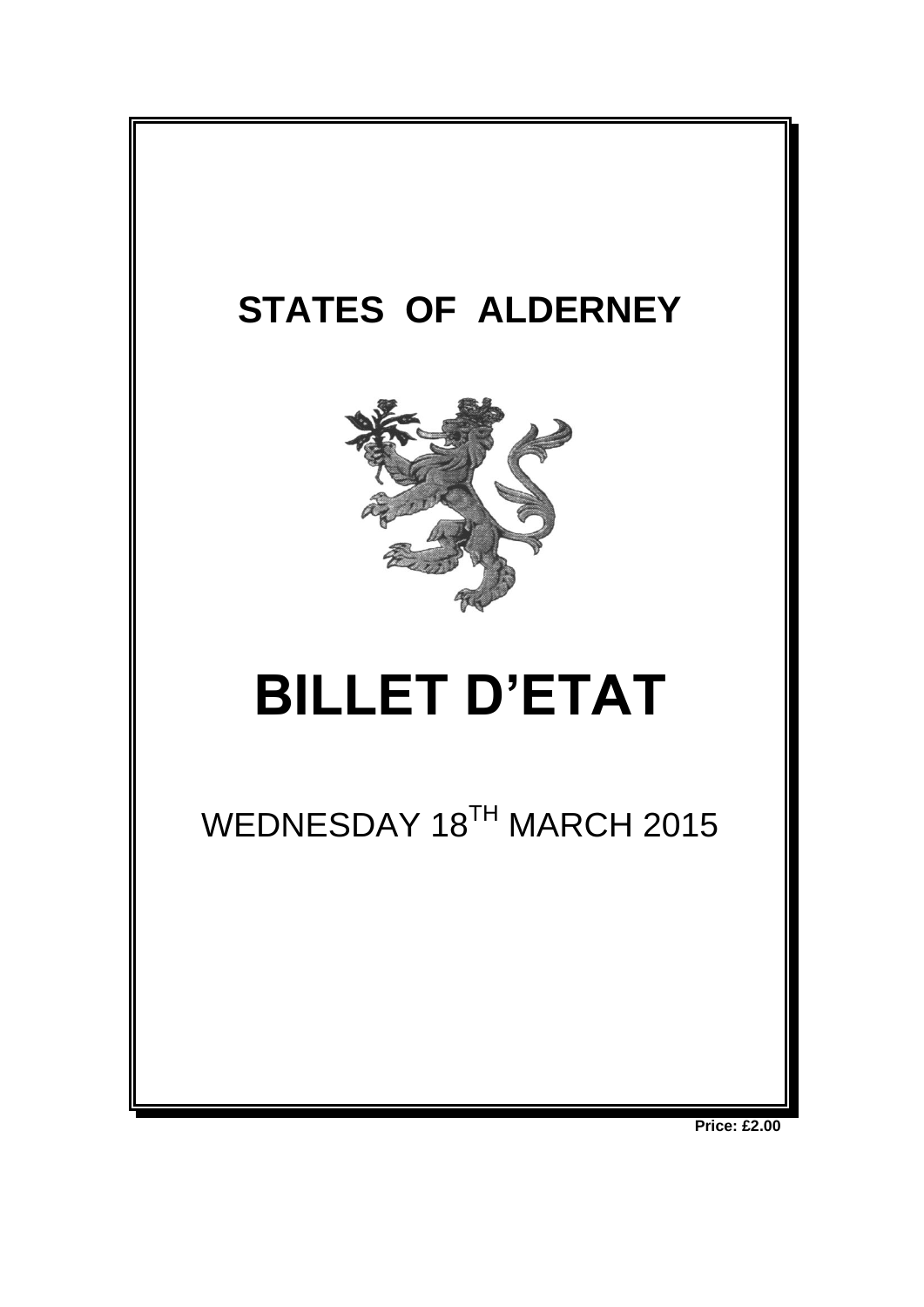# **STATES OF ALDERNEY**

# **BILLET D'ETAT FOR WEDNESDAY 18 TH MARCH 2015**

Members of the States:

I have the honour to inform you that the Meeting of the States will be held at 5:30 pm on Wednesday 18<sup>th</sup> March 2015. This will be preceded by the People's Meeting, which will be held on Wednesday 11<sup>th</sup> March 2015 at 7:00 pm in the Island Hall.

> W Stuart Trought President

# **Item l Chief Pleas**

Persons whose names are included on the Register of Voters and who have given due notice will address the States on matters of public interest.

#### **Item II The Alderney eGambling (Amendment) Ordinance, 2015**

The following letter has been received from Mr Harvey, Chairman of the Policy and Finance Committee:-

*"Pursuant to the obligations imposed upon the Alderney Gambling Control Commission ("AGCC") by the Gambling (Alderney) Law, 1999 the AGCC is submitting the Alderney eGambling (Amendment) Ordinance, 2015 for deliberation. This follows earlier discussions with the Policy and Finance Committee.*

*The States of Alderney will be aware that it is nearly six years since they last considered the fees and charges for eGambling licences and certificates as set out in Schedule 3 of the Alderney eGambling Ordinance, 2009. Since then the eGambling market has changed and it is necessary to review the fees charged to ensure that they remain appropriate in the light of the changed global environment.*

*The main changes are that there would be a greater number of fee bands relating to category 1 eGambling licensees with changes to the points at which those tiers become payable. In addition the fee for a Category 2 associate certificate would increase.*

*There would also be a discount on the fees payable by new licensees in their first year of operation. It is hoped that this will attract new licensees and with this, the attendant benefits to the Bailiwick of increased employment and ancillary business.*

*There will also be a new fee levied on gambling business associates. This too reflects the work necessary to ensure that those involved throughout the eGambling chain are properly identified to the AGCC by licensees and certificate holders.*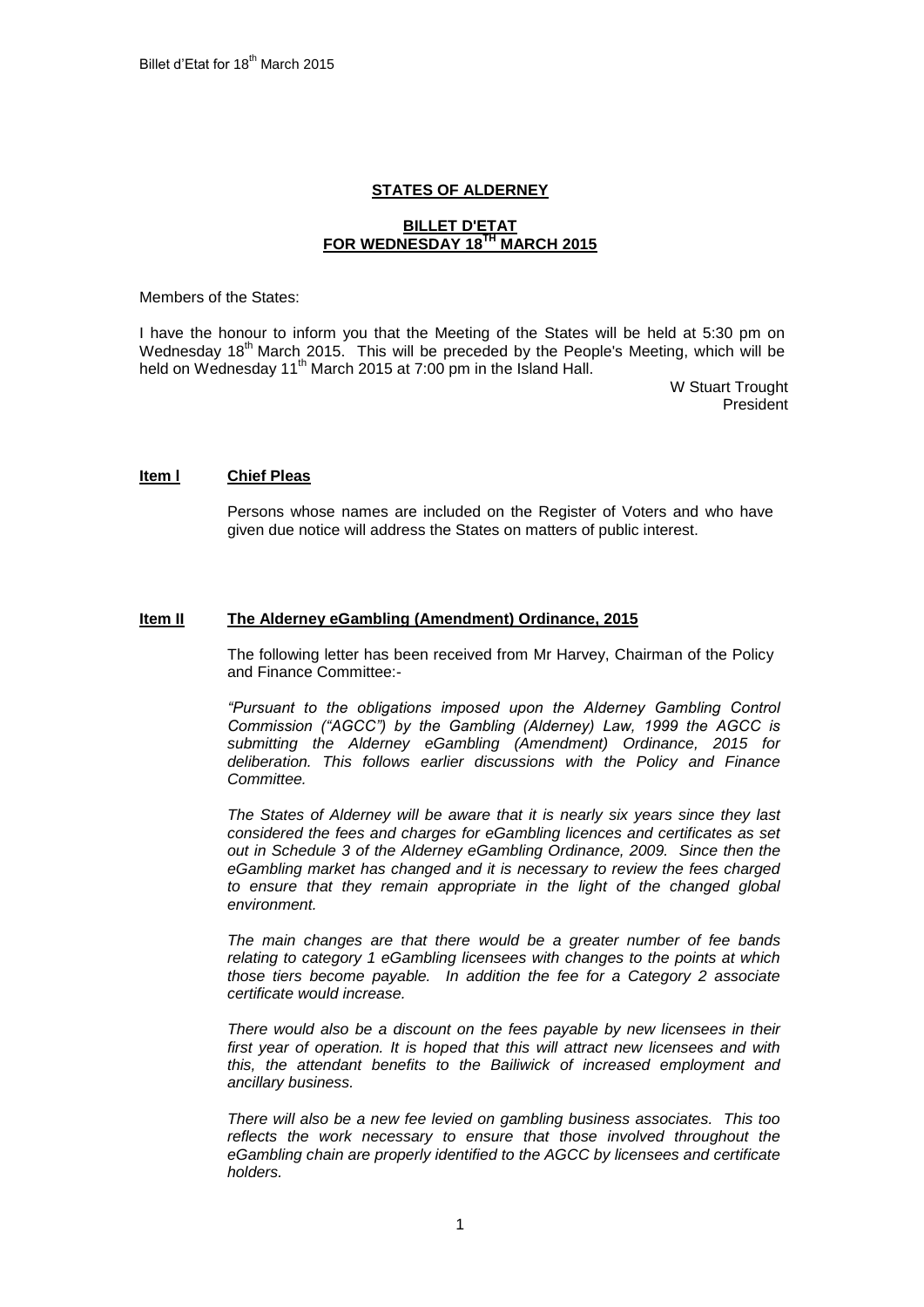*The revision to the fee structure has been the subject of a consultation by the AGCC with existing eGambling licensees and certificate holders. Their representations have been taken into account.*

*The Alderney eGambling (Amendment) Ordinance, 2015 was drafted by the Law Officers of the Crown and has been submitted to the Home Department in accordance with the tripartite Memorandum of Understanding dated 8th November, 2013.*

*I would be grateful if you would place "The Alderney eGambling (Amendment) Ordinance, 2015" before the next meeting of the States of Alderney with an appropriate proposition.*

> *R N Harvey Chairman"*

**The States of Alderney is asked to approve "The Alderney eGambling (Amendment) Ordinance, 2015"**

# **Item III The Yemen (Restrictive Measures) (Alderney) Ordinance, 2015**

The following letter has been received from Mr Harvey, Chairman of the Policy and Finance Committee:-

*"In February 2014, the United Nations adopted [resolution 2140 \(2014\)](http://www.un.org/ga/search/view_doc.asp?symbol=S/RES/2140%20(2014)) which sent a message of support for Yemen's transition process and reaffirmed the UN's commitment to the unity, sovereignty, independence and territorial integrity of Yemen. It also condemned all terrorist activities and attacks against civilians, including oil, gas and electricity infrastructure and created a UN Committee to oversee any sanctions measures and to designate persons who threaten the territorial integrity of Yemen.* 

*On November 2014 the UN Security Council designated three individuals as subject to asset freezes and travel ban measures under paragraph 11 and 15 of resolution 2140 (2014). [Council Regulation \(EU\) No 1352/2014](http://eur-lex.europa.eu/legal-content/EN/TXT/PDF/?uri=OJ:JOL_2014_365_R_0007&from=EN) implements the measures set out in the UN resolutions and adds the three individuals onto an asset freeze and travel ban list.*

*Accordingly, an Ordinance has been drafted by Law Officers Chambers and placed before the Policy and Finance Committee in order to seek to ensure there is no gap in the Island's sanctions regime. The Ordinance will implement the measures in the EU Regulation using the European Communities Implementation (Bailiwick of Guernsey) Law, 1994.*

*I* would be grateful if you would place "The Yemen (Restrictive Measures) *(Alderney) Ordinance, 2015" before the next meeting of the States of Alderney with an appropriate proposition.*

> *Mr R N Harvey Chairman"*

**The States of Alderney is asked to approve "The Yemen (Restrictive Measures) (Alderney) Ordinance, 2015".**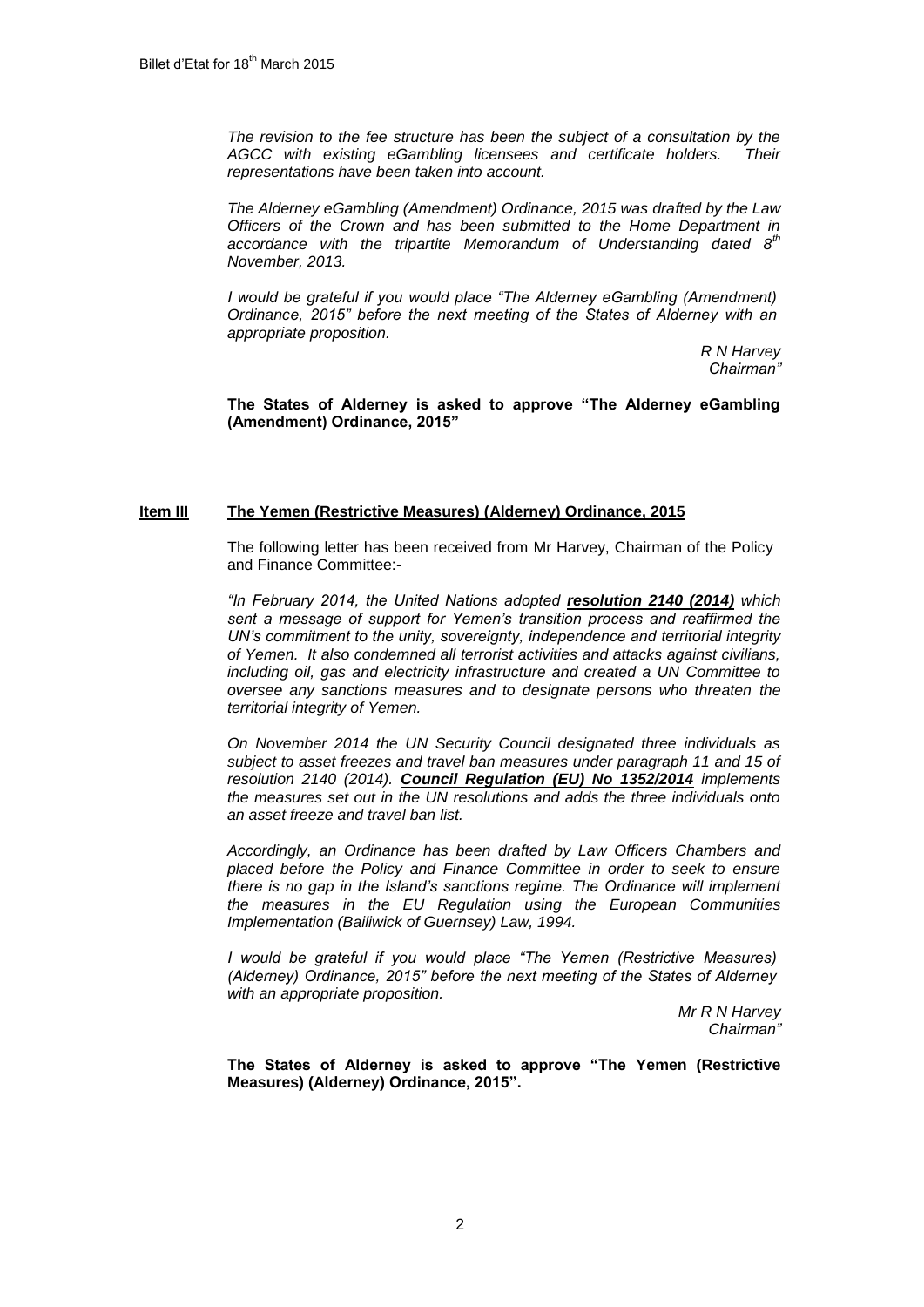# **Item IV The Crimea and Sevastopol (Restrictive Measures) (Alderney) (Amendment) Ordinance, 2015**

The following letter has been received from Mr Harvey, Chairman of the Policy and Finance Committee:-

*"[Council Regulation \(EU\) No 1351/2014](http://eur-lex.europa.eu/legal-content/EN/TXT/PDF/?uri=OJ:JOL_2014_365_R_0007&from=EN) represents a further response by the EU to the illegal annexation of Crimea and Sevastopol.*

*The restrictions include:*

- *Prohibition on investment in Crimea or Sevastopol.*
- *Ban on providing tourism services in Crimea or Sevastopol*
- *Ban on cruise ships calling at ports in the Crimean peninsula with existing contracts allowing to take place until 20 March 2015.*
- *Ban on exporting certain goods and technology for us in transport, telecommunications, energy and exploration, prospection and production of oil, gas and mineral resources to Crimean companies, persons or bodies.*
- *Ban on provision of brokering, construction or engineering services.*

*These changes are all covered by ambulatory references in the [Crimea and](http://www.guernseylegalresources.gg/article/113382/Crimea-and-Sevastopol-Restrictive-Measures-Guernsey-Ordinance-2014)  [Sevastopol \(Restrictive Measures\) \(Alderney\) Ordinance, 2014](http://www.guernseylegalresources.gg/article/113382/Crimea-and-Sevastopol-Restrictive-Measures-Guernsey-Ordinance-2014) apart from the references to ships. As such, the current Ordinance will need to be amended in order to implement the changes.*

*Accordingly, an Ordinance has been drafted by Law Officers Chambers and placed before the Policy and Finance Committee in order to seek to ensure there is no gap in the Island's sanctions regime. The Ordinance will implement the measures in the EU Regulation using the European Communities Implementation (Bailiwick of Guernsey) Law, 1994.*

*I would be grateful if you would place "The Crimea and Sevastopol (Restrictive Measures) (Alderney) (Amendment) Ordinance, 2015" before the next meeting of the States of Alderney with an appropriate proposition.*

> *Mr R N Harvey Chairman"*

**The States of Alderney is asked to approve "The Crimea and Sevastopol (Restrictive Measures) (Alderney) (Amendment) Ordinance, 2015".**

# **Item V Lager Sylt Proposal**

The following letter has been received from Mr Birmingham, Chairman of the Building & Development Control Committee:-

*"Representations have recently been made to Alderney States members regarding the former SS Concentration camp Lager Sylt and its historical significance. However, currently the site has no specific legal protection apart from the general rules surrounding development in the green belt.*

*After discussion at its meeting of the 9th February the Building and Development Control Committee unanimously took the view that the current level of protection of the site is inadequate in relation to its historical significance.*

*Currently under the 2002 Building and Development Control Law there are 2 methods by which the States can protect the island's historical and archaeological heritage*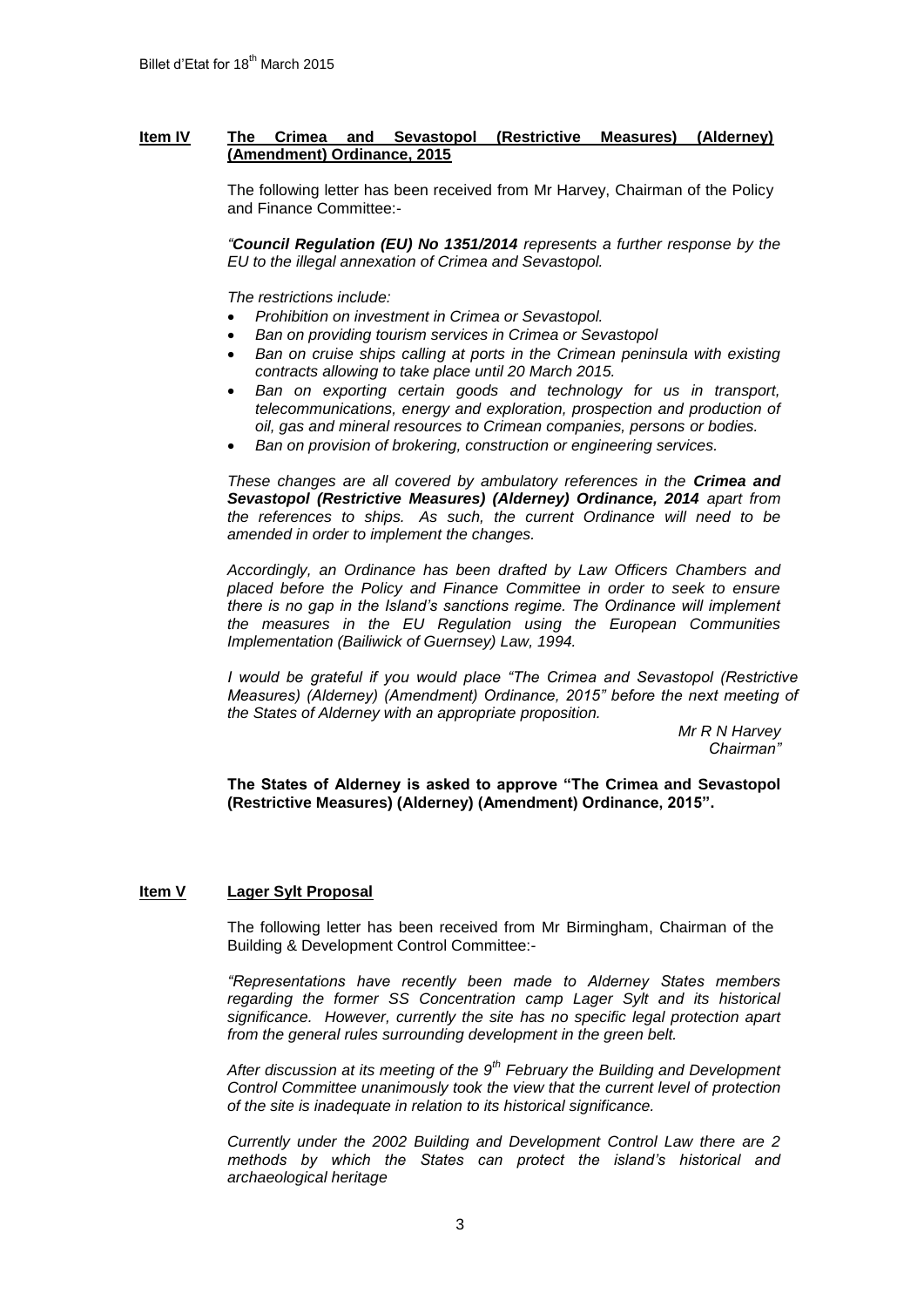*1. The Register of Historic Buildings and Ancient Monuments*

*Under Part VII section 46 of the law the BDCC has the power to apply for conservation area status for a specific area of land, " If the committee is of the opinion that any area, is an area of special historic or archaeological interest, the character or appearance of which it is desirable as a matter of public importance to preserve or enhance, the committee may....designate the area as a conservation area and direct that it be registered as such in the Register of Historic Buildings by the clerk of the States"* 

*2. Protected Area zoning under the Land Use Plan.*

*This zoning is a special zoning category in the Land Use Plan for use in the designated area (greenbelt) that has similar powers to an SSSI (Site of Special Scientific Interest). It is specifically used to protect the natural and archaeological heritage of the island. However, this would have to take place as part of the Land Use Plan review process and as such could not be implemented until 2016 if agreed by the States at that time.*

*Therefore, in the view of the BDCC, it would seem that the most appropriate method to protect the site of Lager Sylt would be to register it as a conservation area using Part VII of the Building and Development Control Law. Further protection can then be sought, if required, during the 2016 Land Use Plan review.*

> *M J Birmingham Chairman, Building and Development Control Committee"*

**The States is asked to debate the matter of the legal protection of the area of land containing Lager Sylt and resolve to direct the BDCC to undertake those measures that the BDCC deems necessary to seek such legal protection.**

# **Item VI Questions and Reports**

The following report has been received from Mr Harvey, Chairman of the Policy and Finance Committee:-

#### *"Civil Service Restructure*

*The States civil service is a small team covering the whole range of government functions. The breadth is therefore very wide although proportionate to the size of the island and a limited budget. Leadership and management capacity rests with a small number of individuals who are often distracted from strategic issues due to the concentration on minor operational issues.*

*Recent reviews of States Works and the Harbour have resulted in structural changes and efficiencies in both areas. It was clear from both reviews that challenge to the status quo was not evident and the same disciplines now needed to be applied to the civil service.* 

*Detailed research for the review was undertaken by Stephen Taylor who has recent experience of the civil service. As part of the review, Stephen has taken the opportunity to discuss issues with most staff within the civil service and representatives from all teams.*